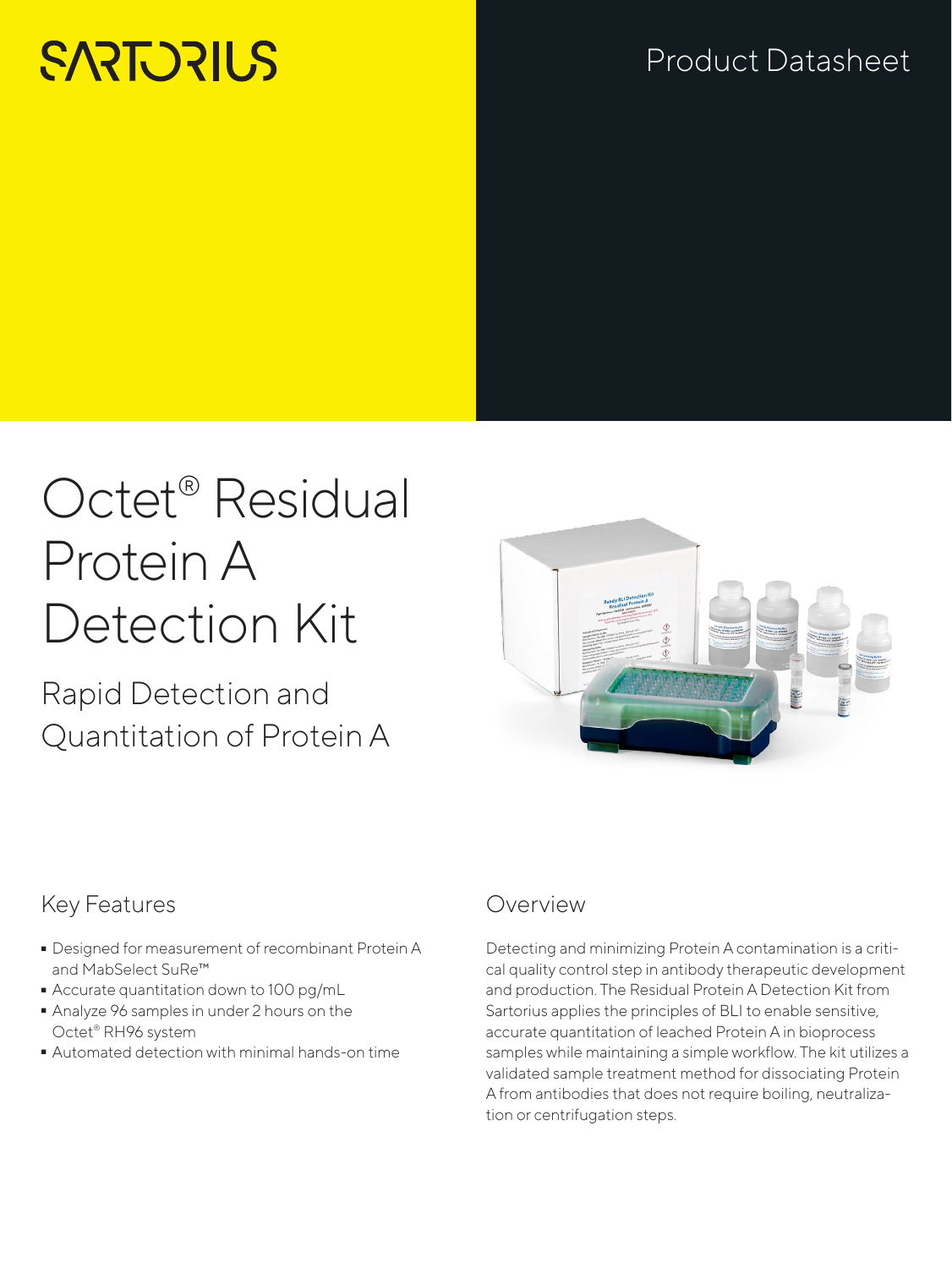The kit has been developed as an easier, faster alternative to ELISA with reduced hands-on time and minimal experimentor intervention. It is intended for research and manufacturing use only and is not for diagnostic use in humans or animals.

The Residual Protein A Detection Kit comes with biosensors and reagents required for detection and quantitation of leached Protein A in up to 96 samples. The kit is compatible with all Octet® systems with the exception of the Octet® R2 system.

#### 4.0 25 ng/mL 10 ng/mL **Fitting Curve** 5 ng/mL  $2.5$  ng/mL **◆** Standard 1 ng/mL 3.0 0.5 ng/mL 0.25 ng/mL 0.1 ng/mL  $10<sup>°</sup>$ 3inding (nm) Binding (nm) 3inding (nm) Binding (nm) 2.0 1.0  $10^{-1}$  $0 + 0$ 3900 4000 4100 4200  $10^{-1}$  10<sup>o</sup> 10<sup>o</sup> 10<sup>o</sup> Time (sec) Concentration (ng/mL)

Figure 1: A standard curve was generated using Protein A Standard provided in the kit. Samples were run on the Octet® RH96 system using 16-channel detection mode. Curve fitting was performed using weighted 4 parameter logistic model.

#### Protein A Standard (included)  $n = 8$ MabSelect SuRe™  $n = 8$ Target (ng/mL) % CV % Recovery Target (ng/mL) % CV % Recovery 10 3.6 105 10 3.7 99 2.5 1.6 98 2.5 3.5 105 0.5 4.4 101 0.5 2.5 92 0.1 12.5 100 0.1 11.7 100 Protein A Standard (included) n=3 MabSelect SuRe™ n=3 No. Tests Target (ng/mL) % CV No. Tests Target (ng/mL) % CV 3 5 6.4 3 5 7.3 3 2.5 6.6 3 2.5 7.8 3 0.5 4.8 3 0.5 7.0

### Performance and Validation

Table 1: Precision (%CV where %CV = Standard Deviation x 100 / Average) and Accuracy (% Recovery where % Recovery = Calculated Conc x 100 / Expected Conc) were calculated for data generated on the Octet® RH96 system using 16-channel detection mode. Results are shown for standard curves generated with Protein A Standard included in the kit and with MabSelect SuRe™.

Table 2: Inter-assay precision was determined using 3 different preparations of sample in 3 independent assays. Protein A Standard or MabSelect SuRe™ was spiked into Sample Dilution Buffer containing 0.5 mg/mL human IgG.

## Example Data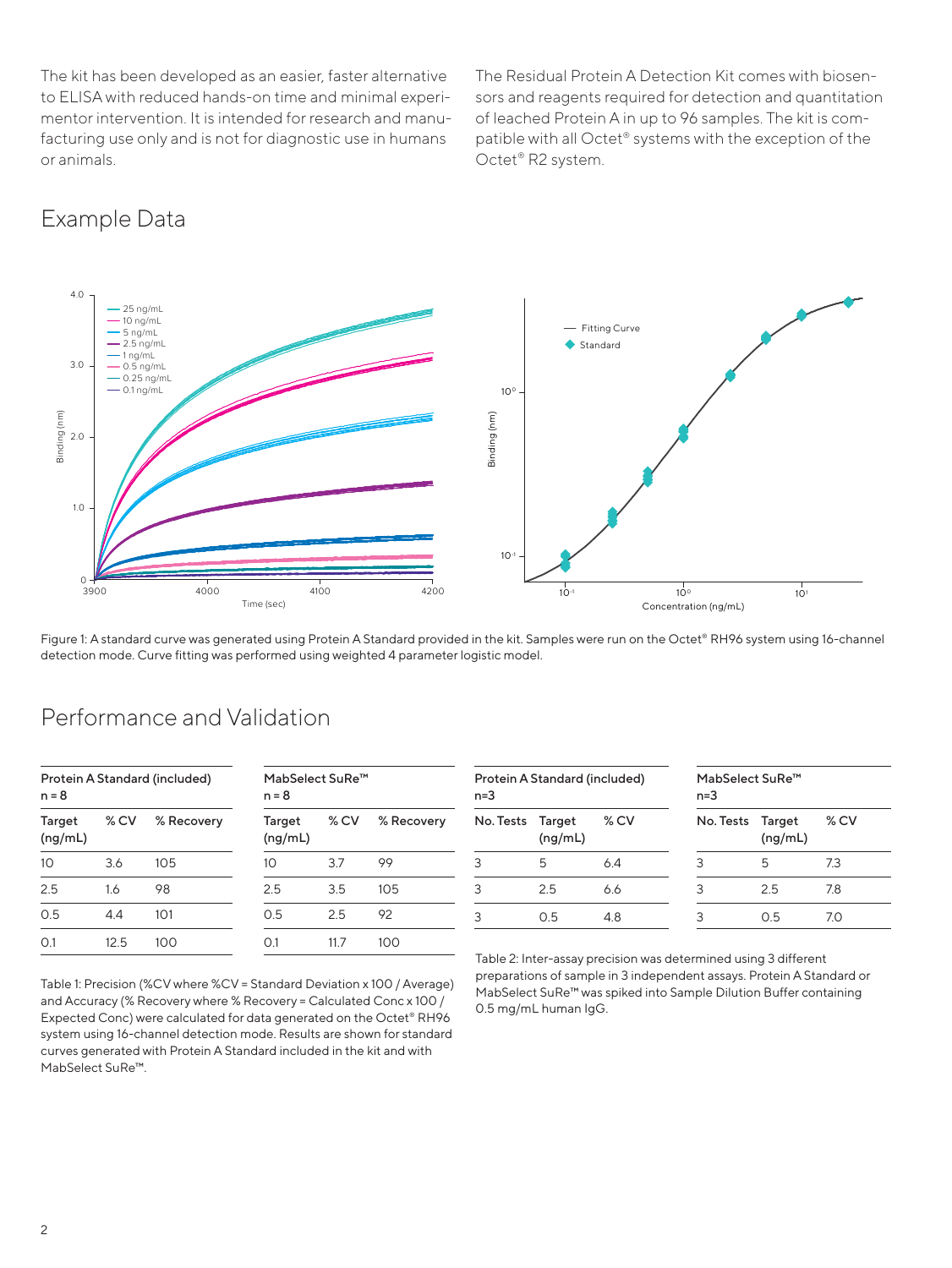|                               | $LOD$ (ng/mL)      |                             | LLOQ (ng/mL)       |                             |
|-------------------------------|--------------------|-----------------------------|--------------------|-----------------------------|
| Octet <sup>®</sup> instrument | Protein A Standard | MabSelect SuRe <sup>™</sup> | Protein A Standard | MabSelect SuRe <sup>™</sup> |
| HTX (96-Channel Detection)    | 0.07               | 0.08                        | O.1                | 0.25                        |
| HTX (16-Channel Detection)    | 0.03               | 0.06                        | O.1                | O.1                         |
| <b>RED384</b>                 | 0.03               | 0.06                        | O.1                | O.1                         |
| QK384                         | 0.07               | 0.08                        | O.1                | 0.25                        |
| RED96                         | 0.03               | 0.06                        | O.1                | O.1                         |
| QK <sup>e</sup>               | 0.07               | 0.08                        | O.1                | 0.25                        |
|                               |                    |                             |                    |                             |

Table 3: LOD was determined for various assay formats as the concentration corresponding to binding rate signal three standard deviations above the mean of the zero standard. LLOQ was determined based on the lowest concentration where recovery is within 20% of the expected/theoretical value and precision (%CV) is below 20%. LOD and LLOQ values for both Protein A Standard and MabSelect SuRe™.



#### Dilution Linearity

#### Ordering Information

| Part No. | <b>UOM</b> | Description                                                                                                                                                                   |
|----------|------------|-------------------------------------------------------------------------------------------------------------------------------------------------------------------------------|
| 18-5128  | Kit.       | Octet <sup>®</sup> Residual Protein A Detection Kit.<br>Contains 1 tray of 96 Octet <sup>®</sup> Residual<br>Protein A Biosensors and reagents for<br>analysis of 96 samples. |

Note: additional materials are required to run this assay. Please consult Technical Note 45, Ready BLI Detection Kit – Residual Protein A.

Figure 2: Linearity of dilution was established by comparing expected concentration to calculated concentration in buffer containing 0.5 mg/mL IgG. The graph shows excellent correlation of calculated concentrations in the presence of human IgG throughout the range of the assay.